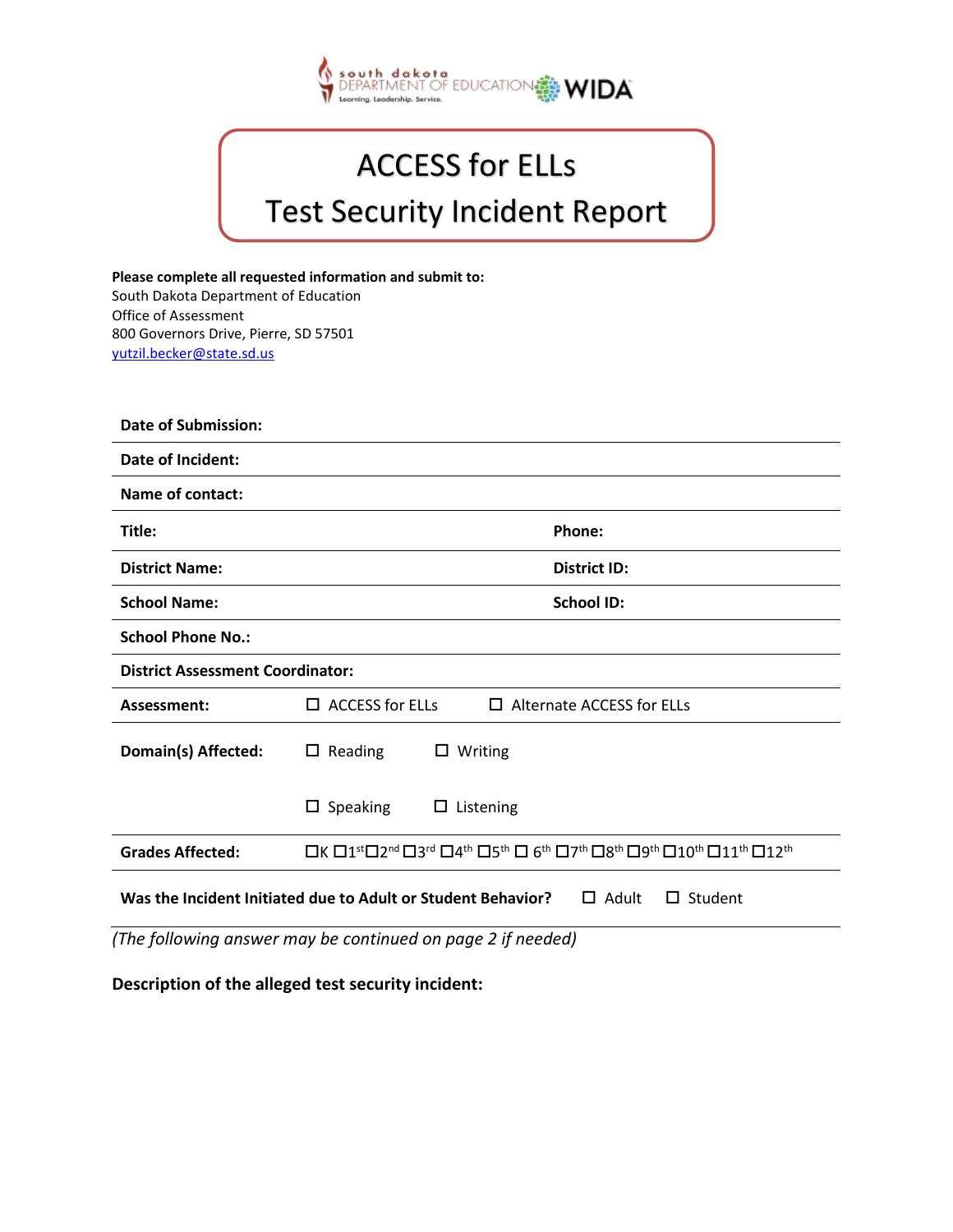

**How was the issue addressed locally?**

*(For Departmental use only)* 

**State action taken:**

**Date of Case Closure:**